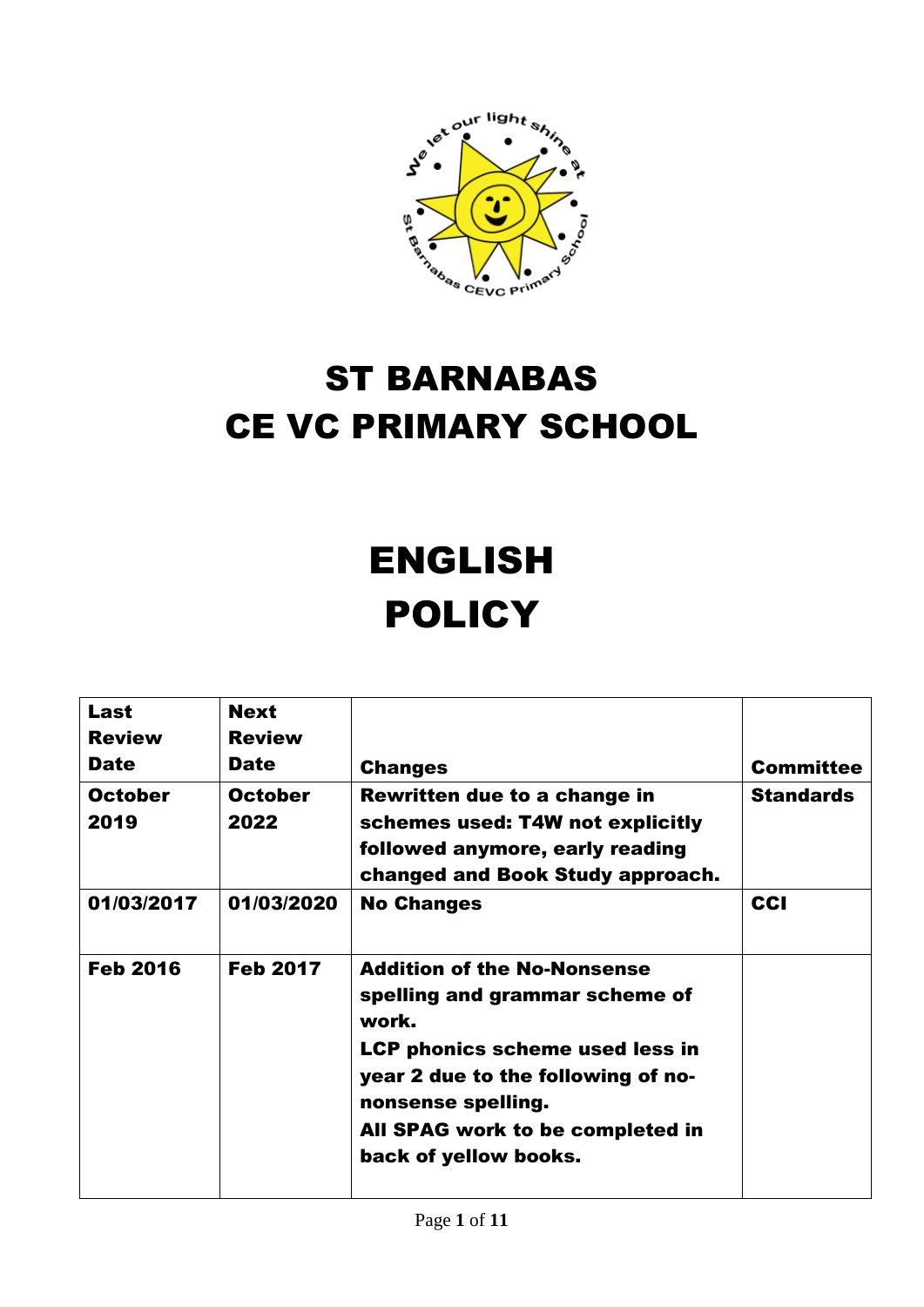#### **ST BARNABAS CE VC PRIMARY SCHOOL**

# **ENGLISH POLICY**

#### **Rationale**

At St Barnabas Primary School we believe that the development of language and literacy skills is of the highest priority. Language is the main tool of learning and communication.

Our approach to the teaching of English includes opportunities for speaking and listening, drama, real contexts for writing and good quality literature. Most importantly, we want to create fluent readers and writers with all the skills and knowledge they need to be confidently literate in life.

Through our English policy, integrated with all other areas of the curriculum, we endeavour to produce confident children who will achieve their full potential as authors. We work in partnership with parents/carers to provide an education of the highest quality, which celebrates everyone's success in a happy, caring environment, where all our differences are valued.

This policy describes our practice in the teaching of English: reading, writing, phonics, spelling, grammar and speaking and listening.

#### **Aims**

At St Barnabas school we aim to develop:

- A positive attitude towards all aspects of English, working as authors, readers and writers.
- The ability to communicate and respond effectively.
- The competence to produce work of high quality.
- Independence and confidence.
- A keen awareness of purpose and audience in all areas of English.
- Persistence and stamina.
- The confidence to tackle and solve problems through the application of knowledge and the use of skills.

#### **Objectives**

 To provide a language-rich environment that promotes a culture of reading and writing.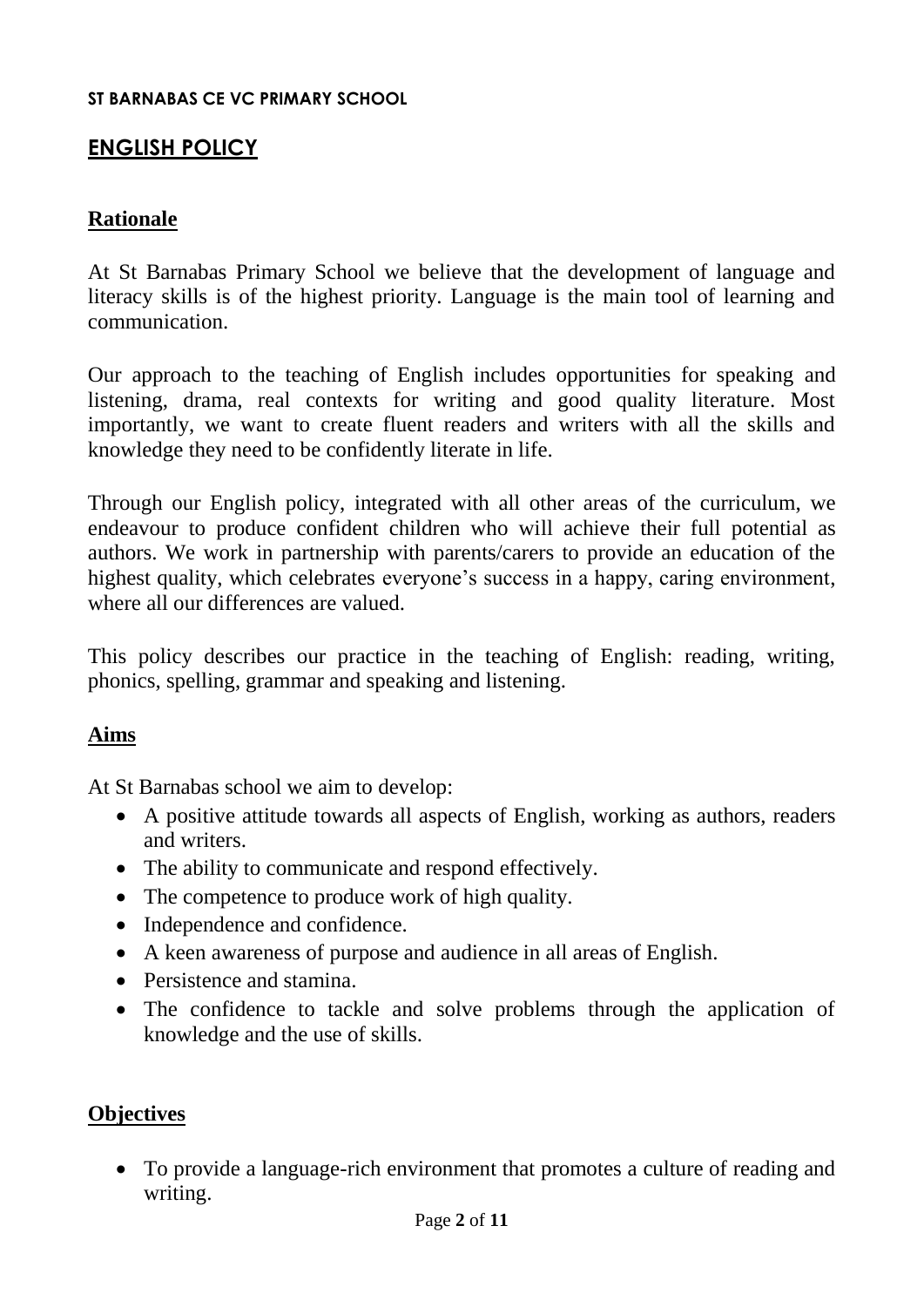- To build on our children's experiences of language learning, recognising their individuality and acknowledging differences in their cultural backgrounds.
- To develop in pupils an interest in and a love of books and literature that will not only support their learning across the curriculum but also enrich their lives.
- To value and use books as a basis for learning, pleasure, talk and play.
- To teach children the craft of writing in order to develop in children the confidence and skills to write well for a range of purposes and audience.
- Teach the basics spelling, handwriting, grammar and punctuation to encourage and develop creativity.
- To foster in pupils the confidence, desire and ability to express their views and opinions both orally and in writing.
- To value and celebrate diversity in culture and language.
- Make appropriate assessments and keep meaningful records to ensure progression and continuity.

# **Statutory requirements**

English is a core subject in the National Curriculum. We use the new Primary Curriculum as the basis for implementing the programme of study for English. The school follows the National Curriculum 2014 for reading, writing, grammar, spelling, speaking and listening and handwriting.

Statutory requirements for the teaching and learning of English are set out in the National Curriculum English Document (2014) and in the Communication, Language and Literacy section of the Statutory Framework for the Early Years Foundation Stage (2014).

#### **Whole School Philosophy**

At St Barnabas, we aim to develop the abilities of all pupils to communicate effectively in speech and in writing, to listen with understanding, and to become enthusiastic and responsive readers so that they can cope with the language demands in adult life. As a large proportion of our children are from ethnic backgrounds we aim to use a wide range of multi-cultural literature to develop the self-esteem of all pupils and an understanding and respect for all cultures alongside their own.

# **Writing approach**

English is taught on a daily basis from Year 1 to Year 6, including daily phonics lessons in Reception. Knowledge, understanding and skills are taught daily within the English lesson. Lesson planning is guided by the 2014 National Curriculum and with a focus on using key engaging texts to in our book study approach.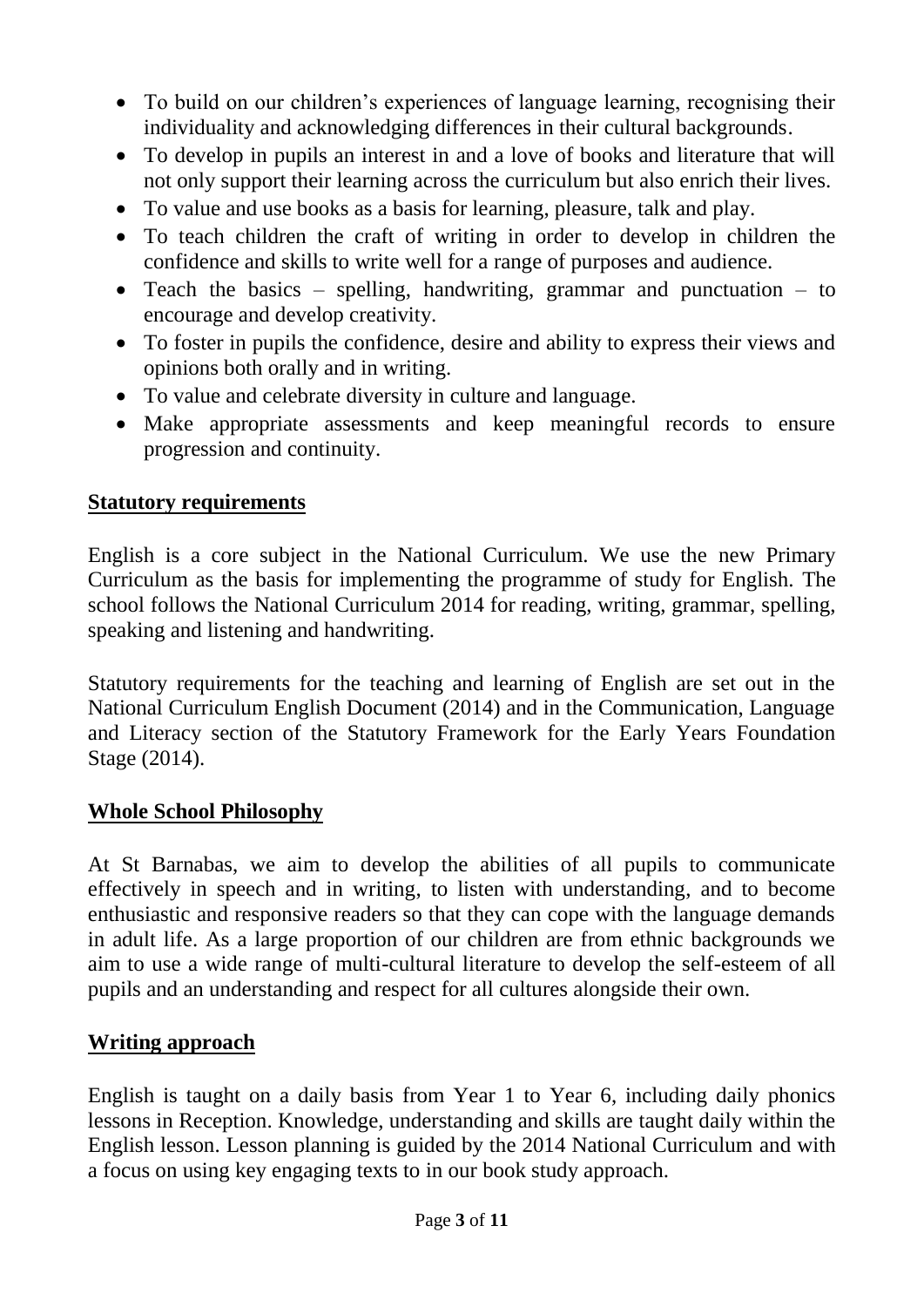Using strategies from 'The Power of Reading' and 'Talk for Writing' approach, teachers plan focused book study sequences of learning towards writing outcomes across a range of genres linked to reading, drama and speech and language.

Teachers select quality texts which, where appropriate, support the class enquiry question, and therefore, the wider curriculum. Where appropriate, teachers plan creative and relevant links to their class enquiry units as a vehicle for writing.

There is a balance between fiction, non-fiction and poetry and an emphasis on whole texts rather than extracts. Teachers use a variety of teaching methods to deliver the curriculum, achieve set learning objectives and show a clear teaching sequence.

Teachers are provided with clear expectations for teaching English. Teaching and learning takes place within a whole class setting (shared/modelled reading and writing) and within mixed ability and ability-led guided reading and writing groups. Children also work independently, collaboratively or with a partner on set tasks.

In the main, differentiation is by outcome and through setting different expectations. The teacher may lead smaller ability led guided reading and writing groups during a lesson. Within guided groups, teachers move children forward by focusing specifically on reading and writing issues which are particular to that group of children.

Teachers are expected to plan time within extended writing lessons for children to reflect on their marked work, and independently respond to teacher prompts to improve their writing.

Each year group, from Years 1 to 6, plans units of work using the National Curriculum statutory guidance. Each English teaching sequence (usually lasting between two and four weeks) will cover outcomes for speaking & listening, reading and writing. Each new book study begins with a short burst write relevant to the text and genre and then a final write of a particular genre in the children's red author books. Each plan will have a writing outcome with a particular purpose and audience in mind. Extended writing is encouraged and developed at all times, with high expectations for quality and presentation.

In Reception, there is a daily Phonics lessons and class story. When sharing stories, children are asked questions and encouraged to make simple predictions and inferences. Later in the year, simple book study teaching sequences are introduced to enable children to delve deeper into a text and produce some simple pieces of writing for a given purpose.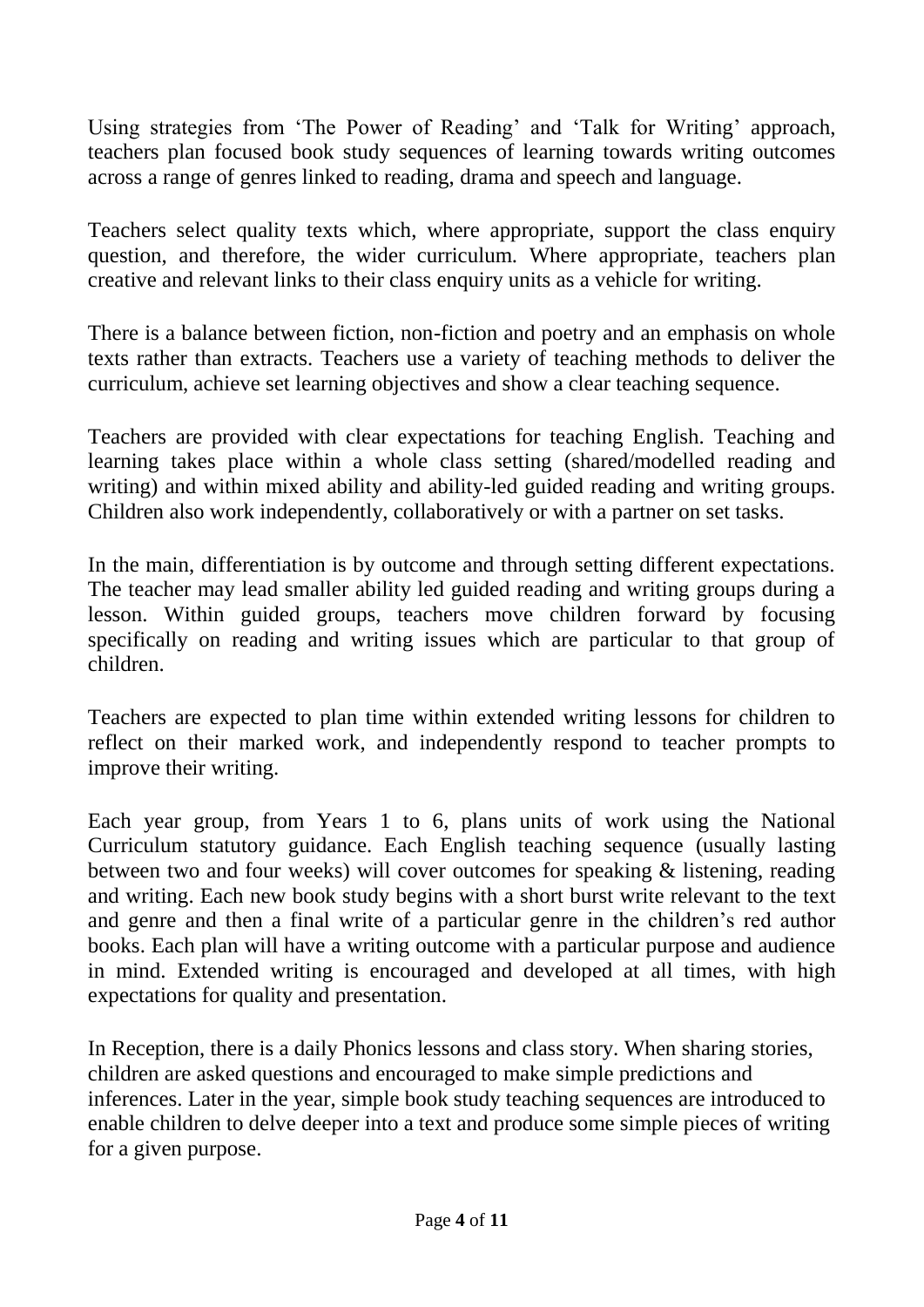#### **Planning**

Long-term planning is based on the National Curriculum (2014) for English to ensure coverage. Teachers are encouraged to plan their units of work in a way that supports good cross-curricular links.

Short-term planning is produced on weekly plans that show the objectives for the week taken from the New National Curriculum. These plans are expected to show differentiation, where appropriate, progression over the week and a clear sequence of learning.

#### **Reading Approach**

Our priority is both the teaching of reading skills and the enjoyment of literature, so as to enable children to become lifelong, confident readers. As children begin to read, we focus on decoding, primarily through phonics and including other strategies, e.g. whole word recognition, rhyme and context.

As children build fluency, comprehension skills become our main area of focus and questioning looks at skills such as retelling, inference and prediction. We believe that high-quality literature is key to motivating children to read and instilling in children a love of literature.

A love of books and of reading is encouraged by providing a rich reading environment in our classrooms and in our school library. Throughout the school, teachers read aloud to children on a regular basis. A wide range of good quality fiction, non-fiction and poetry is read and used by teachers across the school. Children have access to motivating texts to read both through our scheme books and our well- resourced library and children are encouraged to read widely.

Word recognition skills are taught which are needed to decode text and language comprehension skills are taught which are needed to understand what children have read.

The teaching of early reading skills begins in our Reception class, through daily story time and individual reading of decodable books. The decodable books that are used are aligned with Letters and Sounds. Children begin with Phase 1 books, which only contain pictures. Children share these with adults, making up stories or talking about the images. The children then progress through Phases 2 to 6. These books identify the phonemes and graphemes that are included, enabling adults to select a book matched to a child's phonics journey. Children are encouraged to re-read these books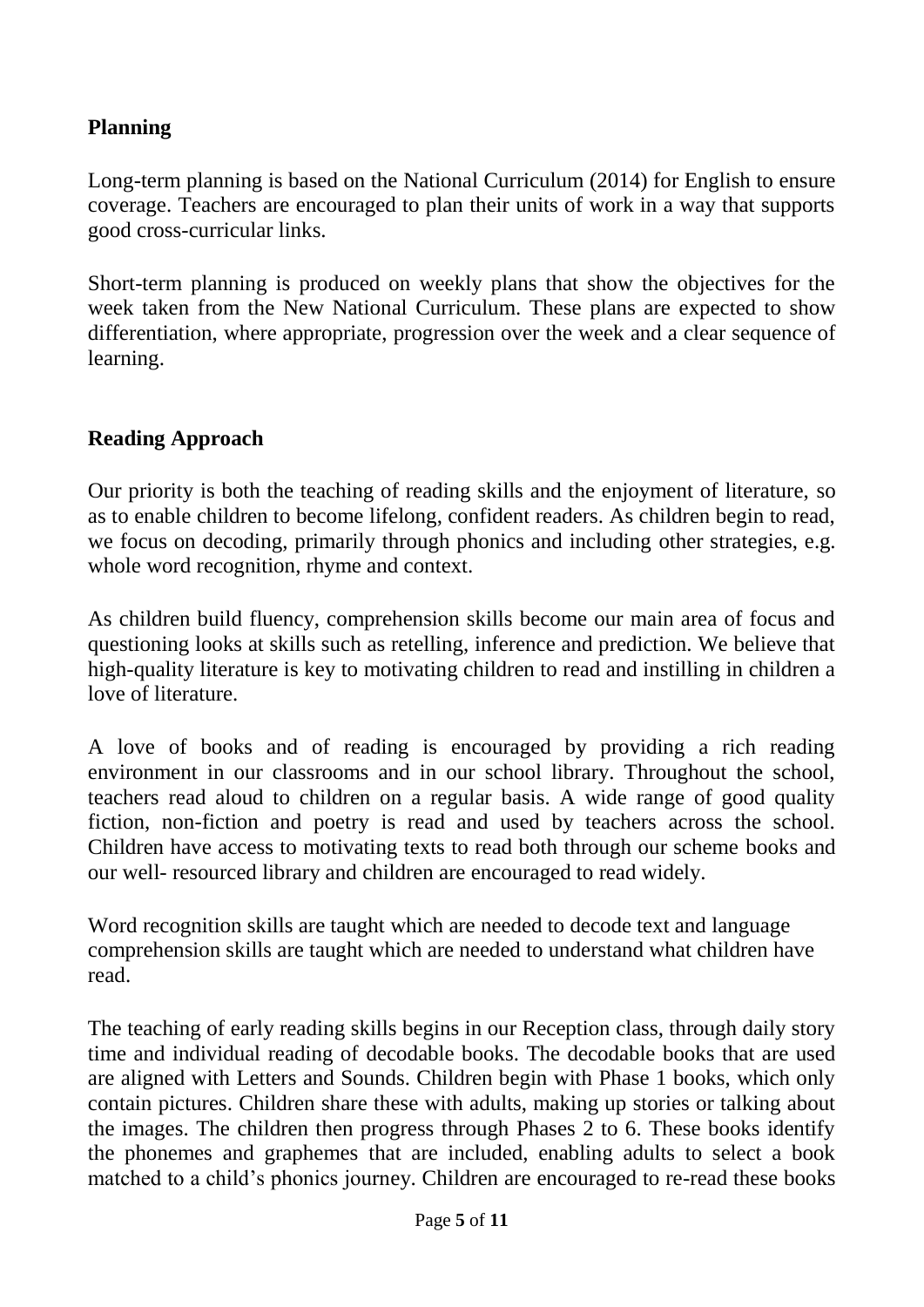a number of times to develop their fluency, before changing the text. At times, children will read decodable books that are from a phase lower than the one they are currently be taught. This is to develop fluency and accuracy.

These decodable books are also used in Year 1 and Year 2. They are also available for pupils who arrive with limited English throughout the school and for children working out of step.

In Reception, there are also sets of books that support parental engagement with reading. These books include prompts for parents/carers to use when sharing the text with their chid. A number of prompts and questions are used to enable the book to be read and shared more than once. Some of these books do not contain any words so that parents/carers can tell their own stories. The prompts in these books are visual images so that children can still engage with the text, for example, pointing at colours. Parents/carers who are new to English are encouraged to use these Immersive Reading books with their children to develop a love of reading.

Across the school, children are taught in guided reading groups and some whole class sessions using structured, guided texts and short stories. There is a daily guided reading session of 30 minutes, (each group reading with the teacher once a week).

Guided reading begins in Year 1, once the children are ready. This is usually in terms 3 and 4 but can be earlier or later depending on the cohort. Before this, Year 1 children read 1:1 with adults. Guided reading sessions are usually ability grouped, enabling teachers to support children at the same level and challenge those working towards greater depth.

Guided reading in Year 2-5 usually takes place daily with each group being read with at least once a week. The class teacher has a particular learning objective focus for each group's read to develop specific reading and comprehension skills. It also enables the class teacher to deliver focused questioning to pupils, ensuring each individual is being appropriately challenged. Children are all able to build confidence reading aloud and are given opportunity to discuss and share their ideas about the texts used.

In Year 6 whole class reading sessions take place, which then feed into English writing tasks. This allows the children to be challenged and questioned appropriately. The English learning objectives focus on both writing and the reading understanding necessary to write effectively. With regards Key Marginal children (borderline below and at EXP), afternoon sessions are run, which focus on the understanding needed to succeed in reading. The sessions involve no more than 5 children and are focused on a particular area of the reading curriculum. These therapies run twice a week, last 45 minutes per session and run for about 3 weeks.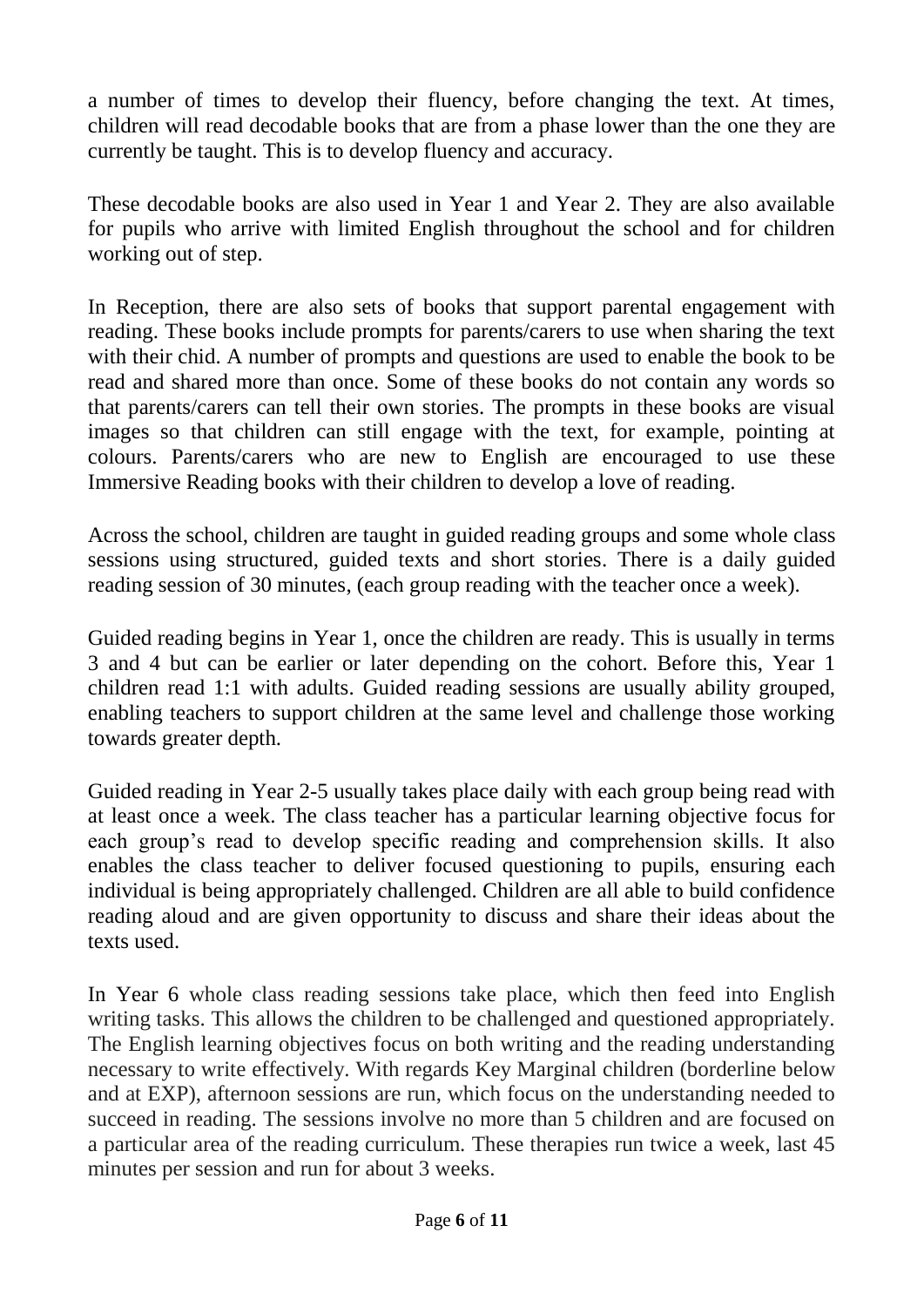Teachers and Teaching Assistants also read on an individual basis with children, assessing children's progression in reading and their understanding of the text. Children who are not making adequate progress are identified and given one to one support. Regular benchmarking and Pixl assessments support teacher's ongoing assessments for reading across the school.

Teachers in Reception and Year 1 use Letters & Sounds to teach phonics. Letters and Sounds is also used in Year 2, where appropriate. Children in EYFS and KS1 have daily short, focused phonics sessions which build slowly from learning single letter sounds to digraphs and alternative spellings. This knowledge is applied in children's reading and writing. Children learn sounds, actions and letters through games and activities from 'Letters and Sounds' which support sounding out, segmenting and blending.

All Year 1 pupils complete the Year 1 phonics screening check to confirm whether individual pupils have learnt phonetic decoding to an appropriate standard.

Pupils who have not reached this standard at the end of Year 1 will receive further support to ensure they can improve their phonic decoding skills. Pupils will then have the opportunity and support to retake the screening check in Year 2.

Understanding how to spell correctly is important in supporting children to organise their thinking around language. Knowing how to apply spelling rules and recognising key words is empowering for children. Year 2 to Year 6 follow the No-Nonsense spelling scheme of work, which is taught daily across the school. The focus for these sessions is to review, teach, practise and apply taught spelling patterns in a fun and creative way and to apply these in their writing. Across the school, weekly spellings are sent home for the children to practice and learn for a weekly spelling test.

#### **Grammar**

Spelling, punctuation and grammar are taught and practised on a daily basis. Linked to the National Curriculum guidelines for year groups, grammar is taught and planned to fit in with relevant genres of writing. The majority of grammar is taught within English lessons providing the children with a real context to apply their skills.

However, some teachers from Year 1 to Year 6 also use the No-Nonsense grammar scheme of work to support the teaching of grammar, alongside the national curriculum objectives and specific grammar learning is recorded in the SPAG section of the yellow author books.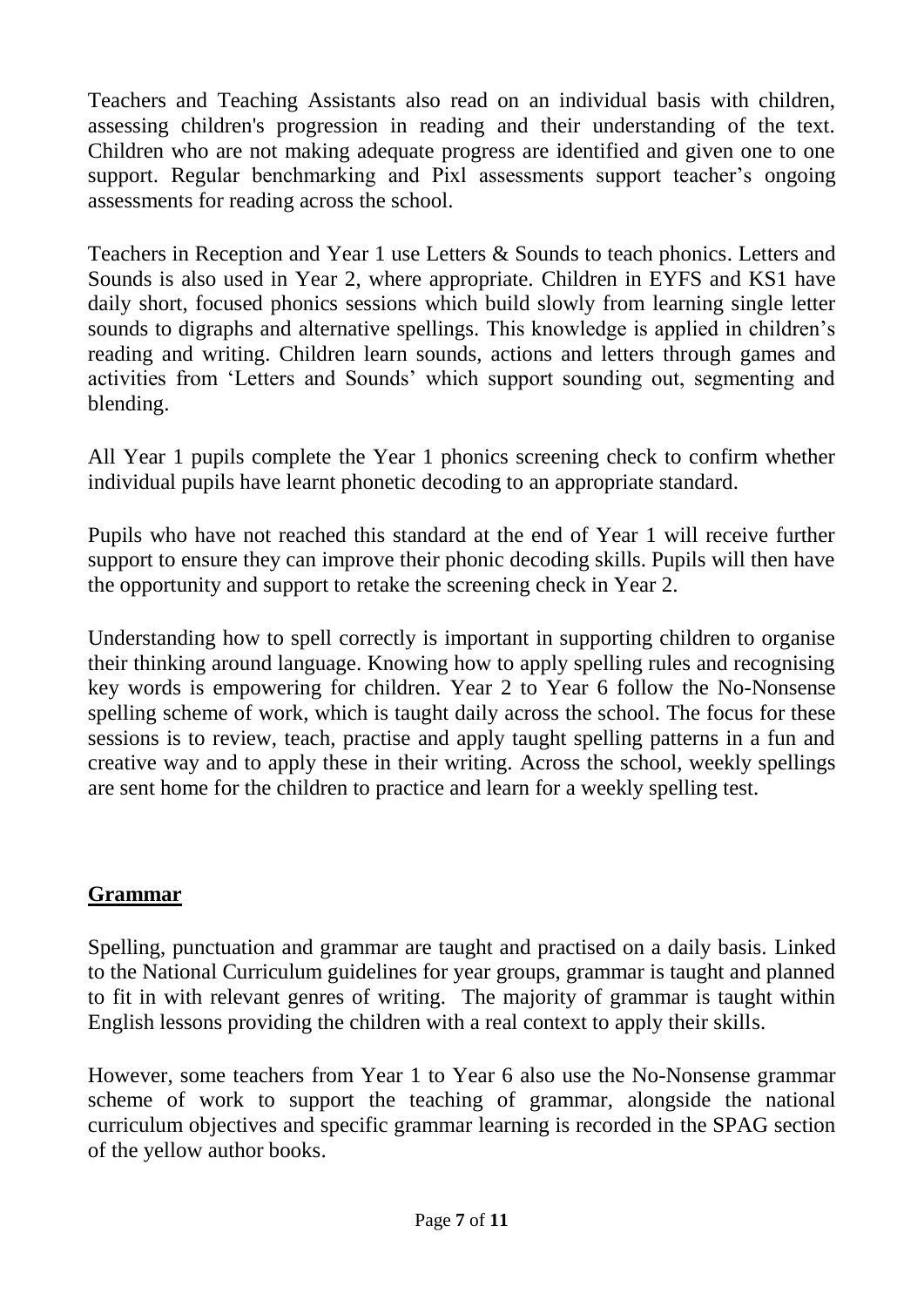#### **Speaking and Listening**

At St Barnabas we believe that speaking and listening form the foundations of all learning in English. We create and facilitate opportunities for conversation, discussion and talk around learning. Questioning forms the basis of our teaching and enquiry units, and we strongly encourage children to be inquisitive and to share their thoughts confidently in a supportive environment.

Children have meaningful opportunities to recite and read aloud, listen to and participate in stories, poems, rhymes and songs and take part in drama activities. As well as opportunities for children to talk about and discuss their reading and writing and work collaboratively with peers. Talk is valued highly in the classroom as a tool for learning, so interventions are used to support pupils with speaking and listening skills below age related expectations.

#### **Word Aware supporting a vocabulary rich school**

Throughout the school across all year groups, we follow the Word Aware approach to promote the vocabulary development of all children. As a significant number of our children have EAL needs, this approach provides focused support for those pupils, as well as extending the word learning and vocabulary of all pupils.

In classes a 'word of the day' is taught daily, where children through rhymes, actions and discussion, learn the meaning of a word and how to use it in context. Vocabulary builds systematically on pupil's current knowledge and is chosen to support the understanding of concepts in subjects such as maths and science and to also support writing more expressively.

# **Handwriting**

We place value on children taking pride and care over their work and handwriting is a key part of this. In the early years, there is a big emphasis upon fine motor skills and we use a range of resources to practise these basic skills. Throughout the school, there is an emphasis on presentation and taking pride in each piece of writing completed. Each class uses the Penpals scheme of work to deliver handwriting lessons each week.

#### **Children with SEN and challenging greater depth learners**

English lessons, tasks and materials are differentiated by the class teacher to meet the needs of individual children. Children identified as having Special Educational Needs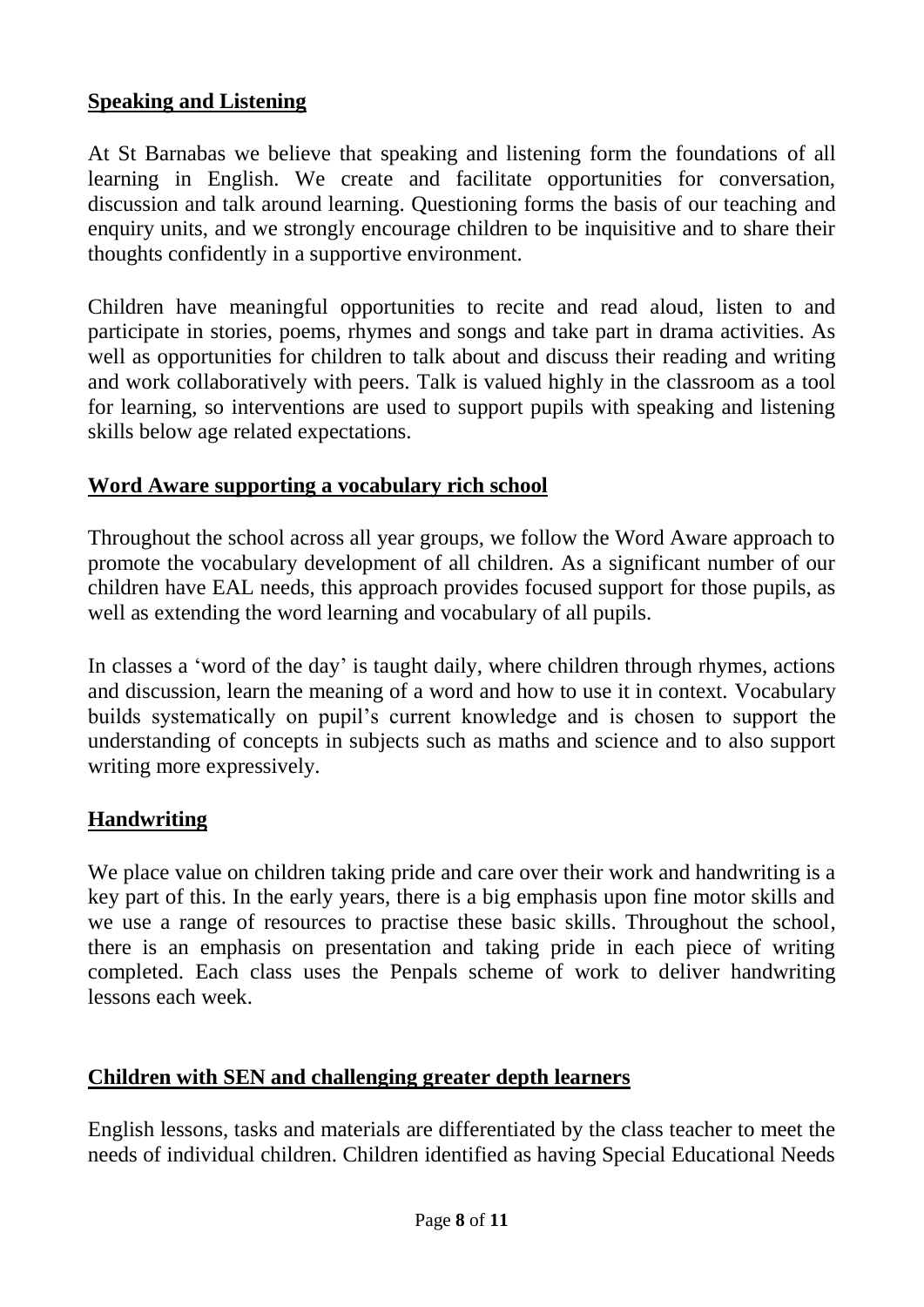may need greater differentiation of materials and tasks consistent with that child's POP.

The needs of children requiring additional support for their English will be discussed with the Special Needs Coordinator and the class teacher. Appropriate intervention strategies will be put in place to support learning.

Children working at or with the potential to reach greater depth will be challenged and motivated by greater differentiation of materials and tasks. The class teacher will also aim to identify those children who may be gifted in English and provide them with appropriate learning opportunities. All children will be given opportunities to participate on equal terms in all Literacy activities and due consideration will be given to the principles of inclusion.

#### **Assessment and recording**

Progress in English is monitored through ongoing teacher assessments. Each child's progress is monitored, using or school's assessment processes, and data is collected at the end of Terms 2, 4 and 6. The school uses Pixl to support teacher assessments in Reading and Spelling, Grammar and Punctuation. Analysis of tests are generated, enabling teachers to address gaps and areas for development. PixL is used to support teacher assessment, along with end of year expectation grids to assess writing, in line with the school's assessment procedures.

Red author books show progression over a sequence of learning and provide evidence of each text type taught through independent writing. Samples of writing will be scrutinised by the SLT and moderation of writing will take place both in Key Stage groups and jointly with other local schools.

Foundation Stage assessment is at the heart of the teaching and learning process. In the EYFS, teachers assess children's learning using the Foundation Stage Profile. Most of the observations for assessment are based on those activities that children initiate and engage with independently across the range of provision. In addition, EYFS and Key Stage 1 teachers track children's phonic progress using Phonic Assessments where appropriate to confirm the phase at which children are working. Phonic tracking and interventions are used in KS2 if appropriate.

As children move on through the school, teachers continue to observe and note children's progress on a day-to-day basis. In Writing, National Curriculum objectives are used to assess individual pupil progress. In Reading, National Curriculum objectives are also used to assess individual pupil progress, alongside reading benchmarks in terms 1, 4 and 6. In May children in Key Stage 1 (Year 2) undertake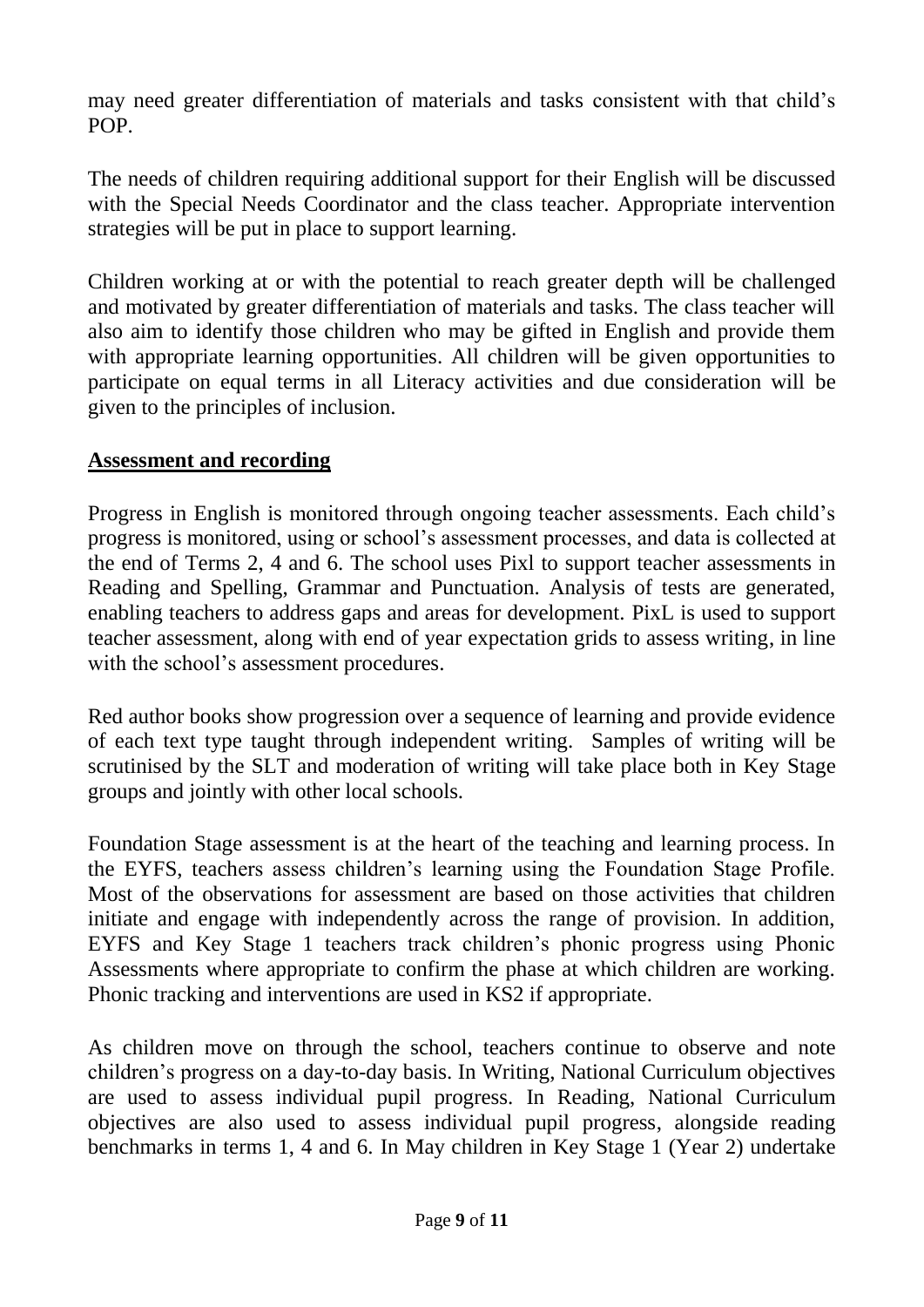SATs for Reading, Spelling, Grammar and Punctuation and Writing. In Key Stage 2 pupils complete the SAT's tests in reading, spelling, grammar and writing.

Children's assessments are collected at the end of Terms 2, 4, and 6. Pupil Progress Meetings and Convince Me Meeting are held with class teachers, the English lead and Headteacher to monitor pupil's progress in English. Data can be analysed for various groups PP (pupil premium), FSM (free school meals) children, gender, Gifted & Talented, SEN and ethnicity to ensure the progress is continually monitored.

#### **Parents/Carers**

Parents are actively encouraged to participate in their child's education with teaching teams supporting them in a positive way. This includes, reading with them at home regularly, supporting them with home learning tasks and completion of their reading planners. Parents in KS1 are invited into the classroom from 8.45-9.00am to support reading and early morning activities.

Parent meetings are held twice annually to inform parents of their child's progress. In read and targets. Regular review and discussions are held with pupils to discuss their targets to enable them to move to the next stage in their reading and writing.

#### **Management**

#### **The role of the English Leader**

- Monitor English planning, teaching and evaluate pupil's outcomes.
- Attend relevant courses to be aware of new ideas and share these with all staff and to arrange appropriate inset for colleagues, in negotiation with the Head teacher and with reference to the School Development Plan priorities.
- Be responsible for ordering English resources in agreement with Head teacher.
- Support staff with planning, preparation and assessment where appropriate.
- Update the policy document and schemes of work as necessary.

There are Learning Walks, book scrutiny and moderation opportunities planned throughout the year and detailed in the Subject Leader Action Plan. Using this information the subject leader will identify priorities and set appropriate targets.

In order to monitor standards and progress the following systems are in place:

- Pupil Progress Meetings and Convince Me Meetings are held to allow the class teacher, English lead and the Head teacher to monitor and evaluate the progress of children in English.
- The Head teacher, Senior Leaders and Key Stage teams monitor children's work regularly through work sample scrutiny.